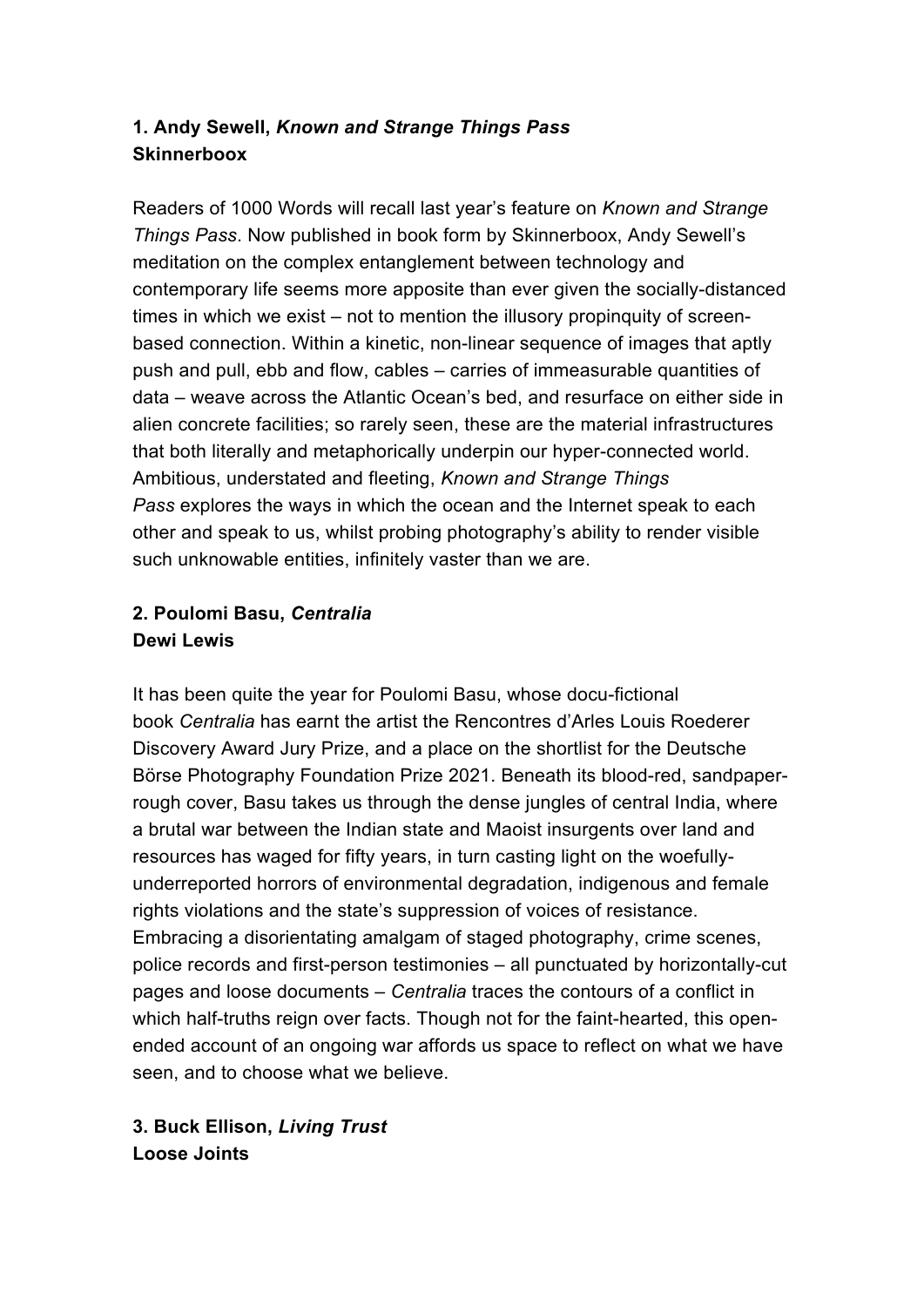A worthy winner in the First PhotoBook category for the 2020 Paris Photo-Aperture Foundation Awards, Buck Ellison's *Living Trust*, published by Loose Joints, requires us to study the visual iconography of privilege as embodied by white, upper-middle class lives – or W.A.S.P. – in the United States. In these carefully constructed and performative photographs, insignia such as wooden cheeseboards, organic vegetables, acupuncture bruises, car stickers, lacrosse gear and even family Christmas card portraits examine how whiteness is exhibited and ultimately sustained through everyday structures, internalised logic and economic prowess. Deftly drawing on the language of advertising and commercial photography, Ellison conjures an uneasy world where the "whiteness project" manifests itself over and over again all the while perpetuating deadly inequality both in material and ideological terms.

## **4. Antoine d'Agata,** *VIRUS* **Studio Vortex**

As the title suggests, this book squares up to our present moment amidst the global health crisis with an unflinching intensity characteristic of the famed Magnum photographer. As soon as Paris entered a lock-down in March, Antoine d'Agata took to the emptied streets with his thermal camera. Here, civilians, medical workers and hospital patients are rendered as spectral, flame-tinged figures that flash across the pages. With temperature the only marker differentiating each pulsating body from the next, d'Agata proffers a haunting yet visceral mood piece laden with an existential dread that is befitting of our times. Beyond the limits of reportage, *VIRUS* is ultimately borne out of an impulse to get to the heart of things, to make sense of the incomprehensible and to visualise what the naked eye cannot: an invisible enemy, at once everywhere and nowhere. A dystopian masterpiece, these images refuse to be shaken off quickly.

# **5. Lina Iris Viktor,** *Some Are Born To Endless Night – Dark Matter* **Autograph**

Although there is no equivalent experience to witnessing the allure and intricacy of Lina Iris Viktor's paintings up close, her debut monograph more than makes up for it through its fittingly-regal design. Published to accompany her solo show at Autograph in London earlier in 2020, it takes us into the British-Liberian artist's singular world, embellished with luminescent golds, ultramarine blues and the deepest of blacks. Drawing from a plethora of representational tropes that range from classical mythology to European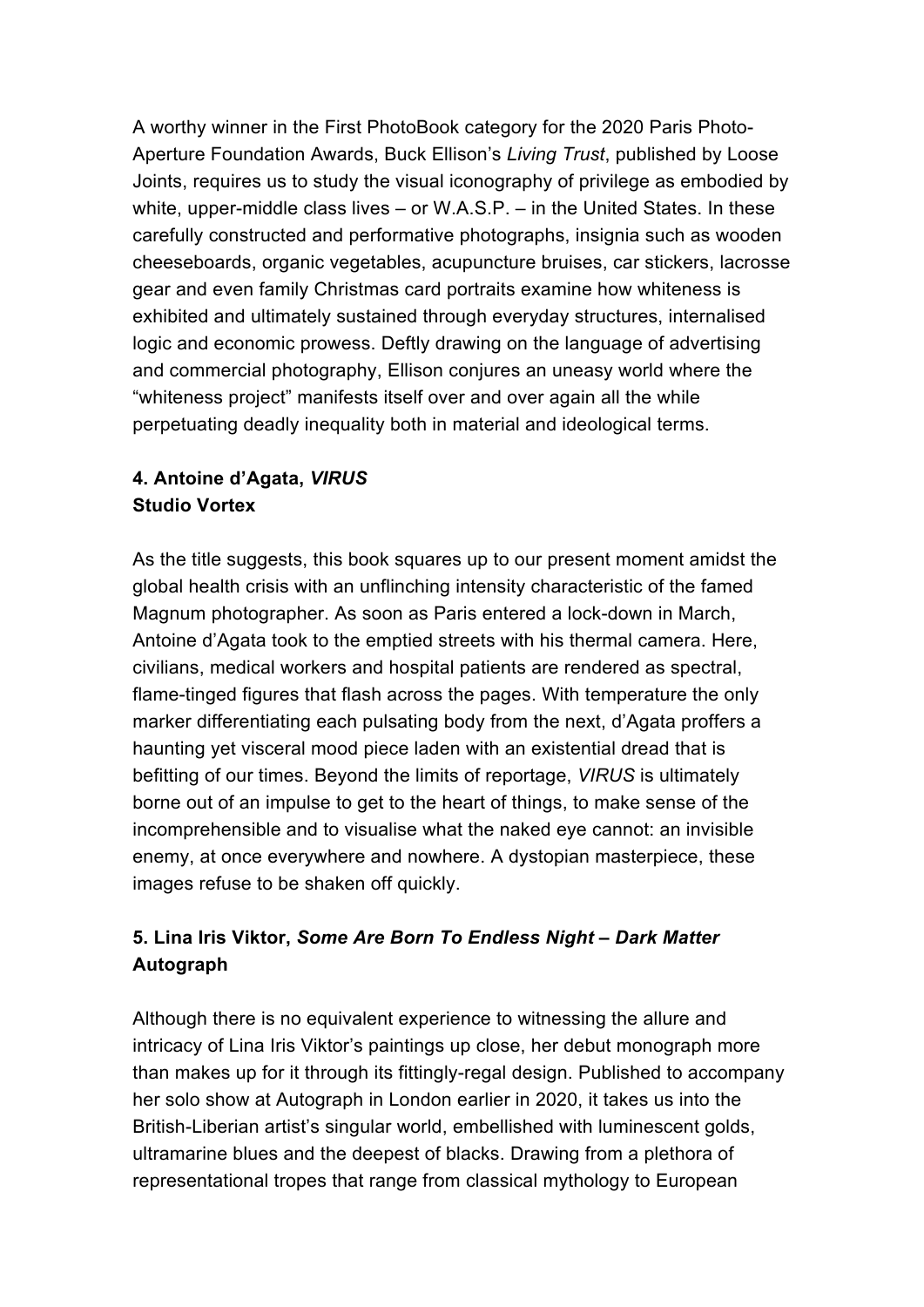portraiture and beyond, Viktor's practice playfully and provocatively employs her solitary body as a vehicle through which the politics of refusal are staged, and the multivalent notions of blackness – blackness as colour, as material, as socio-political awareness – come to the fore. *Some Are Born To Endless Night – Dark Matter* is a spelling-binding survey of an artist who is paving the way for new and unruly re-imaginings of black beauty and brilliance.

### **6. Antoinette de Jong and Robert Knoth,** *Tree and Soil* **Hartmann Books**

The intrinsic splendour of the natural world takes centre stage in Antoinette de Jong and Robert Knoth's first book since their highly-acclaimed *Poppy: Trails of Afghan Heroin* (2012). Following the Fukushima nuclear disaster of 2011, the Dutch duo set out on a five-year-long project to examine the devastation wrought on the region's biosphere. Expertly edited by curator Iris Sikking, *Tree and Soil* combines photographs depicting nature's reclaiming of the deserted spaces with repurposed material from the archive of German explorer, Philipp Franz von Siebold, which includes a collection of botanical illustrations, animal specimens and woodblock prints amassed during his trips to Dejima, a Dutch trading post, in the early  $19<sup>th</sup>$  century. The result is an enigmatic yet radical dialogue between two distinct histories – the post-colonial and the postnuclear, respectively – which speaks of the hubris of humankind and the value of nature, in the process ruminating on the disturbed relationship between the two.

## **7. Amani Willett,** *A Parallel Road* **Overlapse**

Another book of first-rate investment in narrative forms of photography comes from artist Amani Willett. Chronicling the oft-overlooked history of black Americans road-tripping, *A Parallel Road* deconstructs the time-worn myth of the 'American road' as a site in which freedom, self-discovery and, ultimately, whiteness manifests. The book's direct point of reference is Victor Green's *The Negro Motorist Green Book* (1936), a guide which provided newly-roving black road-trippers tips on safe spots to eat, sleep and re-fuel at a time when Jim Crow laws subjected them to heightened oppression, hostility and fear of death. Whilst maintaining the original's scrapbook details – from hand-held dimensions to sewn binding – Willett has adroitly juxtaposed archival material with photography, media reproductions and Internet screenshots from the present day to lay bare the ongoing realities of systemic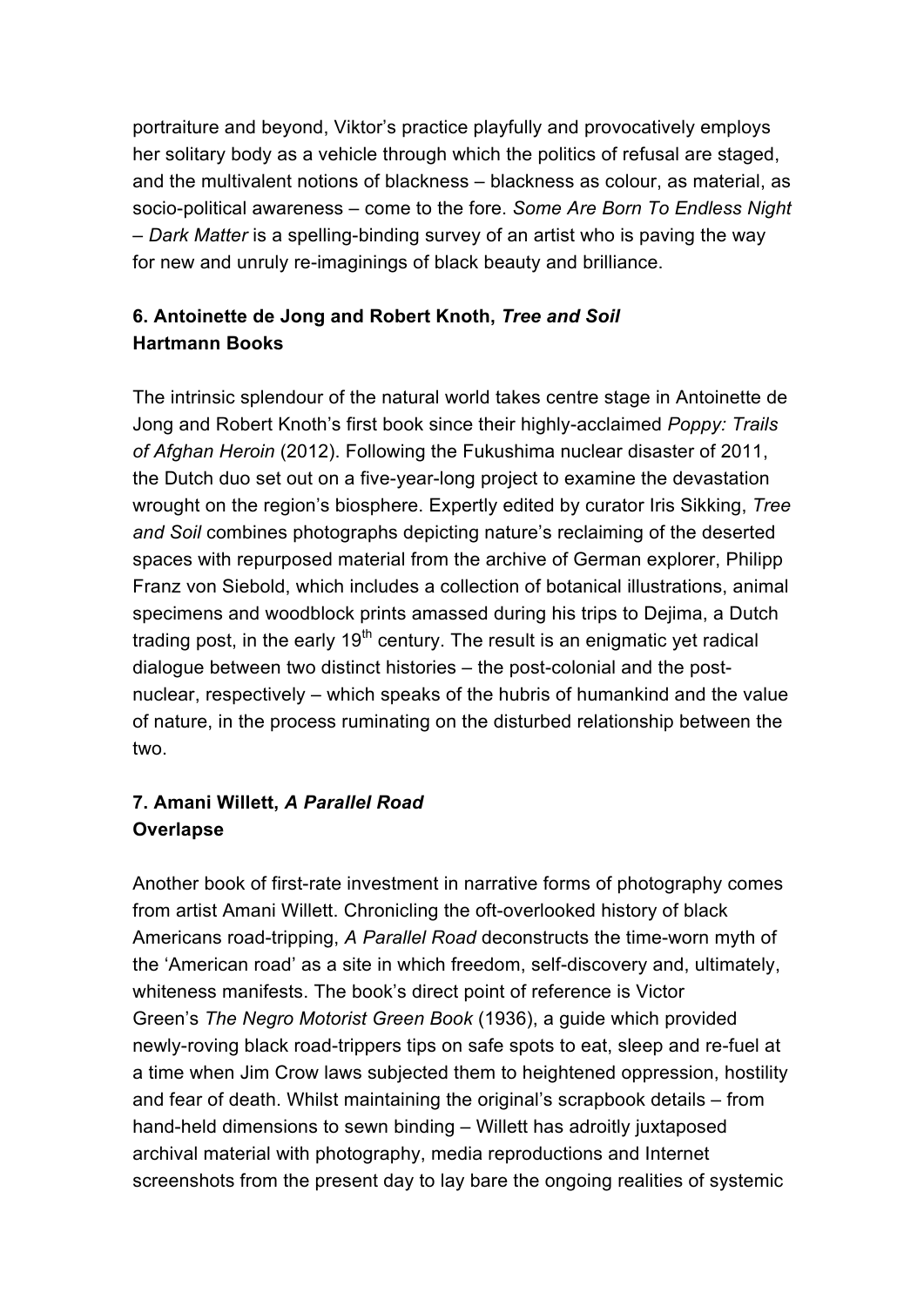racism in the United States. A harrowing yet urgent title in a year in which the dangers posed to black people when out-and-about have been undeniable.

## **8. Diana Markosian,** *Santa Barbara* **Aperture**

In yet another dazzling year for Aperture's publishing arm, with Justine Kurland's *Girl Pictures* and *Ming Smith: An Aperture Monograph* amongst notable releases, perhaps the standout is Diana Markosian's *Santa Barbara*. Here, the Armenian-American photographer reimagines her mother's leap of faith as she abandoned her husband in post-Soviet Russia to start a new life in the United States with her children. Family snapshots, film stills and reenactments by actors play out alongside a script written by the original screenwriter of the 1980s soap opera *Santa Barbara*, which, for a generation of regime-weary Russians tuning in through their television sets, embodied the promises of the American dream. For all its experimental edge – rigorously merging fact and fiction – this book retains its deeply intimate take on the themes of migration, memory and personal sacrifice. With the project slated to show at the SFMOMA in early 2021, Markosian's work continues to enthral audiences.

## **9. Yukari Chikura,** *Zaido* **Steidl**

Also excavating personal histories is Yukari Chikura in this strong contribution to the year's offerings. Shortly after his sudden passing, Chikura's father appeared to her from the afterlife, imparting the words: "Go to the village hidden deep in the snow where I lived a long time ago." Committed to honouring this wish, Chikura embarked on a voyage to the remote, winterwhite terrains of north-eastern Japan. The resulting publication documents what she found: Zaido, a good fortune festival dating back to the  $8<sup>th</sup>$  century. Printed across an exquisite array of papers under the direction of Gerhard Steidl, images imbued with magical realism reveal costumed villagers gathering before shrines and performing sacred dances. Whilst the accompanying ancient map and folkloric parables lend this book an ethnographic feel, there is something more incisive at work too. Intertwining the villagers' spiritual quests with Chikura's own journey through the darkness that pervades mourning, *Zaido* is a tale of collective soul-searching that seamlessly traverses cultures as well as centuries.